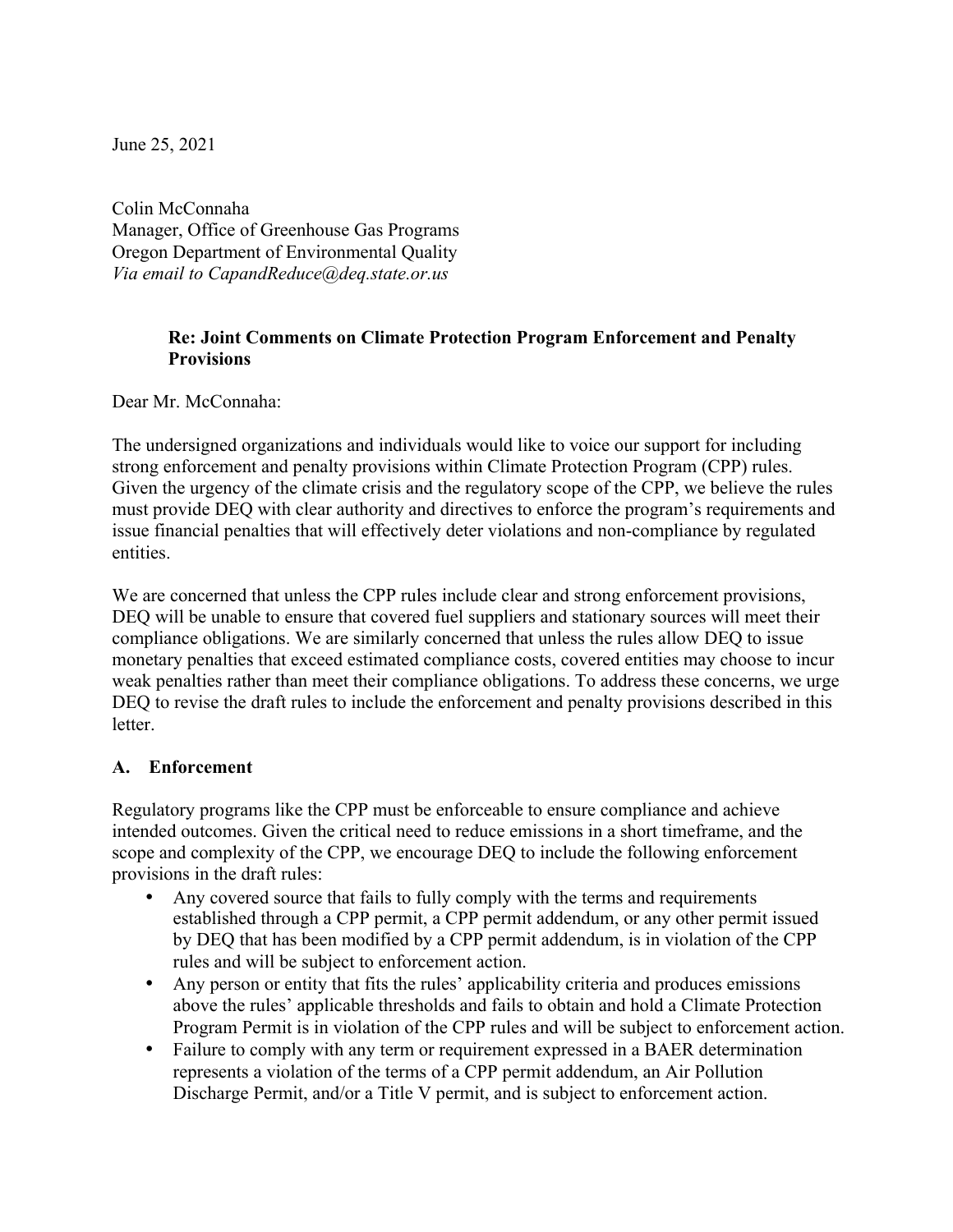## **B. Penalties**

The CPP's enforcement provisions will effectively ensure compliance (emissions reductions) only if the rules clearly include DEQ's authority to impose monetary penalties for emissions violations, and that these monetary penalties significantly exceed the costs of complying with the program's requirements. The efficacy of the program will be greatly reduced if it is cheaper for covered entities to pay a penalty than to achieve their target emissions reductions—DEQ must ensure covered entities cannot realize an economic benefit from non-compliance. To protect the program's integrity and remove financial disincentives to reduce emissions, we encourage DEQ to make the following specifications and/or clarifications in the CPP rules:

- Covered sources must surrender a compliance instrument or community climate investment (CCI) credit for every metric ton of CO2e it emits, and that every metric ton of CO2e emitted that is not accompanied by a compliance instrument or CCI constitutes a separate violation of an enforceable compliance obligation and is subject to penalties.
- DEQ will issue a separate monetary penalty for every metric ton of covered emissions produced during a compliance period that exceeds the number of compliance instruments and authorized CCI credits surrendered by a covered entity for that compliance period.
- DEQ may calculate total penalties incurred based on the nature and degree of a violation, but the monetary penalty for each emissions violation (*i.e.,* one metric ton of CO2e emitted without a surrendered compliance instrument or CCI) should be no less than *ten times the CPP credit price* applicable at the time the violation occurs.

We strongly encourage DEQ to protect the integrity of the CPP by establishing clear and strong enforcement and penalty provisions that address the concerns and incorporate the recommendations we have raised in this letter. We appreciate your consideration of our comments on these issues.

Sincerely,

Amy Schlusser Green Energy Institute at Lewis & Clark Law School

Nora Apter Oregon Environmental Council

Meredith Connolly Climate Solutions

Julia DeGraw Oregon Conservation Network

Angus Duncan NRDC and Oregon Global Warming Commission Chair Emeritus